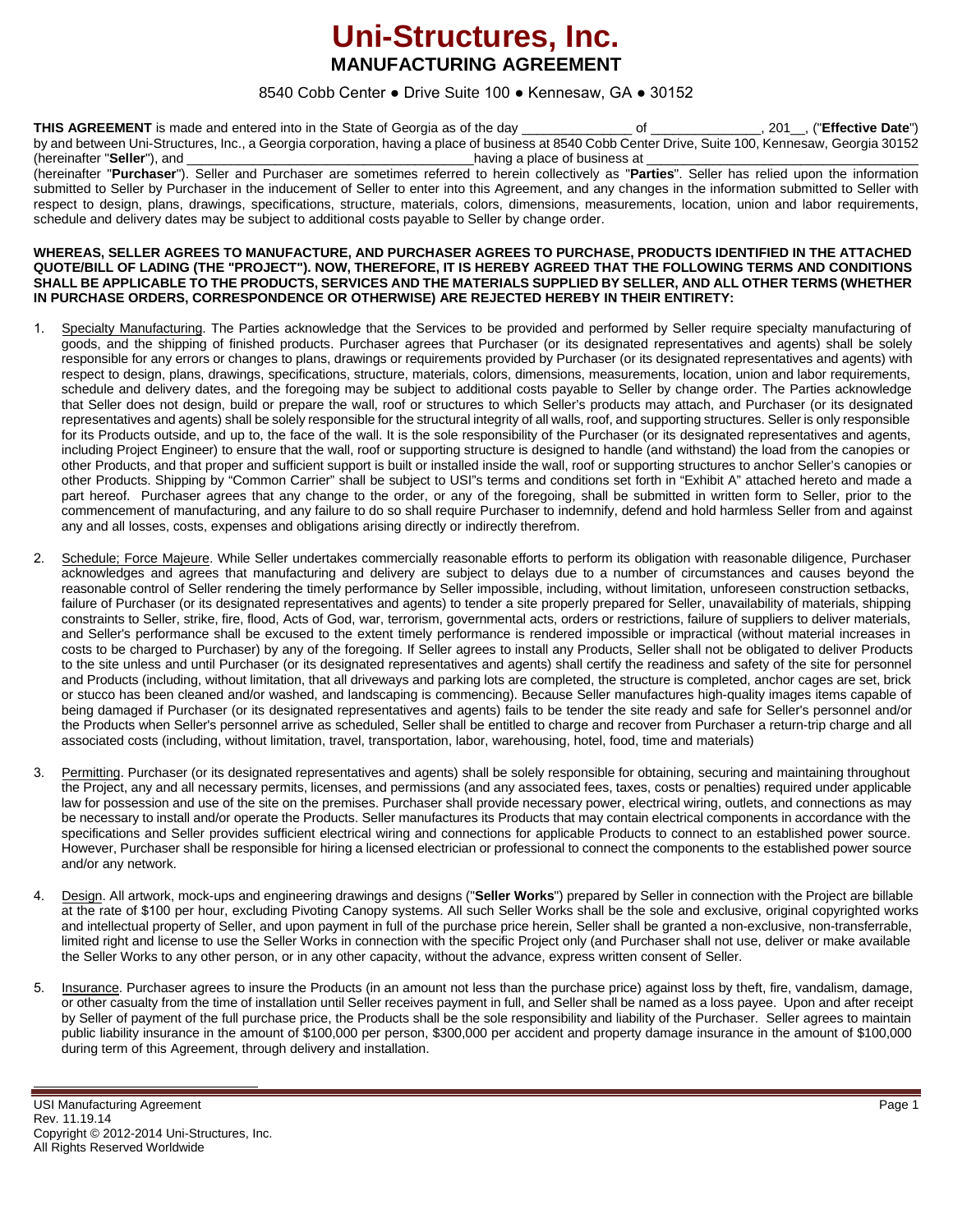- **6. LIMITED WARRANTY. SELLER WARRANTS THAT AT THE TIME OF DELIVERY OF THE PRODUCTS TO PURCHASER, THE PRODUCTS SHALL BE IN PROPER WORKING ORDER. SELLER'S PRODUCTS ARE WARRANTED AGAINST DEFECTS IN MATERIALS AND WORKMANSHIP FOR A PERIOD OF ONE (1) YEAR FROM THE DATE OF DELIVERY OR INSTALLATION (EXCLUDING LAMPS, ELECTRONICS AND/OR ACCESSORIES FOR WHICH MANUFACTURER'S WARRANTIES WILL BE TRANSFERRED TO PURCHASER, AS PERMISSIBLE), ORDINARY WEAR AND TEAR EXCEPTED. SELLER'S SOLE AND EXCLUSIVE LIABILITY UNDER THIS LIMITED WARRANTY, FOR THE APPLICABLE TERM OF THE LIMITED WARRANTY, SHALL BE TO REPAIR OR REPLACE THE PRODUCTS, AND IN NO EVENT SHALL SELLER BE LIABLE FOR ANY ALLEGED DAMAGES OR LOSSES IN EXCESS OF THE ACTUAL AMOUNT PAID TO SELLER FOR THE PRODUCTS. SELLER SHALL NOT BE LIABLE FOR ANY LOSS OF PROFITS, COST OF PROCURING SUBSTITUTE GOODS OR SERVICES, OR ANY INCIDENTAL, INDIRECT OR CONSEQUENTIAL DAMAGES OF ANY KIND, EVEN IF SELLER IS AWARE OF THE POSSIBILITY OF ANY SUCH DAMAGES. ANY INSTALLATION OF PRODUCTS SCHEDULED AFTER NINETY (90) DAYS FROM THE COMPLETION OF THE PRODUCTS WILL BE SUBJECT TO SERVICE FEES. SELLER HEREBY TRANSFERS TO PURCHASER, DISCLAIMING ANY RESPONSIBILITY OR LIABILITY BY SELLER, THE FIVE (5) YEAR MANUFACTURER'S WARRANTY DELIVERED TO SELLER BY THE FACTORY WITH RESPECT TO ALL PAINT** *(INCLUDING CUSTOM COLORS)***, FABRIC, STANDING SEAM, AND ALPOLIC SURFACES. EXCEPT AS SET FORTH IN THIS SECTION, SELLER MAKES NO OTHER WARRANTIES OR REPRESENTATIONS OF ANY KIND, EXPRESS OR IMPLIED, AS TO THE PRODUCTS. ALL IMPLIED WARRANTIES AND CONDITIONS, INCLUDING, WITHOUT LIMITATION, IMPLIED WARRANTIES OR MERCHANTABILITY, FITNESS FOR A PARTICULAR PURPOSE OR NONINFRINGEMENT, ARE HEREBY EXPRESSLY DISCLAIMED BY SELLER.**
- 7. Title. Title to all materials and property covered by this Agreement, regardless of whether erected or installed, shall remain with Seller until such time as full and final payment shall have been received by Seller. If Purchaser breaches this Agreement or defaults hereunder, Purchaser hereby grants its advanced consent and authorization for Seller to immediately take possession of, and remove (without notice or any liability of any kind), all Products and all materials used or intended for use in the manufacturing, installation or construction of said Products. The rights of Seller shall be cumulative and in addition to any/all other rights to collect monies due to Seller.
- 8. Invoices; Indemnity. Unless otherwise set forth in writing by Seller, Purchaser shall pay fifty percent (50%) of the total purchase price to Seller immediately at the time that the order is placed with Seller, and the balance of the purchase price shall be paid in full to Seller prior to shipment of the Products. If any invoiced amount owed to Seller (including, without limitation, additional charges, change order, shipping, installation, consulting, travel, transportation or other associated costs) shall remain outstanding and unpaid to Seller more than 30 days after the invoice date, Purchaser shall be charged a late fee at the rate of one and one-half percent (1-1/2%) per month. Purchaser shall defend, indemnify and hold harmless Seller, and its Affiliates, and their respective officers, directors, shareholders, representatives, agents and employees, successors and assigns from and against any and all losses, liabilities, damages, judgments, fines, penalties, costs, fees and expenses, including, without limitation, costs of litigation and reasonable expert's and attorneys' fees (collectively "**Losses**") resulting from a claim, suit, governmental proceeding, or action based upon: (i) death or injury to any person or damage to any property arising, directly or indirectly, from unsafe site conditions at the premises, or the negligent acts or omissions of Purchaser, or its employees, agents, contractors, licensees, or representatives; or (ii) breach by Purchaser (Purchaser, or its employees, agents, contractors, licensees, or representatives) of any representation, warranty or covenant of Seller set forth in this Agreement (including, without limitation, Purchaser's failure to timely pay amounts due to Seller herein or failure to procure and maintain insurance as required herein).
- 9. Miscellaneous. This Agreement contains the entire understanding of the Parties with respect to the Project, and the responsibilities of the respective Parties, and there are no oral agreements, understandings or representations relied upon by the Parties (any prior discussions or understandings shall be superseded hereby). Any amendments or modifications intended to be binding upon Seller must be in writing and signed by an officer of Seller. Each of the Parties warrants that this Agreement shall be accepted by Seller in the State of Georgia, and therefore, this Agreement shall be governed by, construed and interpreted under the laws of the State of Georgia, without regard to conflicts of laws principles. **Any dispute between the Parties arising out of or concerning this Agreement shall be litigated and resolved in Kennesaw, Georgia (Cobb County). Each of the Parties (i) waives its right to a jury trial, (ii) irrevocably consents to the exclusive jurisdiction and venue of any state court located within Cobb County, in the State of Georgia (or the federal district court sitting in the Northern District of Georgia, (iii) waives any objection to venue of any action instituted hereunder, and (iv) consents to the granting of such legal or equitable relief as is deemed appropriate by any aforementioned court. If for any reason any provision of this Agreement shall be held by a court of competent jurisdiction to be invalid or unenforceable, the remaining provisions of this Agreement shall remain in full force and effect.**

Undersigned represents and warrants that such person is the duly-authorized representative of Purchaser empowered with the authority to legally bind Purchaser and enter into this Agreement, accepting the terms and conditions as set forth herein. Purchaser agrees to return a fully-executed counterpart of this Agreement with projected dates completed and denoted in fields below.

| Project Name:<br><u> 1980 - Jan Barnett, mars et al. (b. 1980)</u> |                            | Project Address:                                                                          |                    |                      |  |
|--------------------------------------------------------------------|----------------------------|-------------------------------------------------------------------------------------------|--------------------|----------------------|--|
|                                                                    | Authorized Representative: | the control of the control of the control of the control of the control of the control of | For:               |                      |  |
|                                                                    |                            | <b>Projected Dates: Construction Start Date</b>                                           | <b>Paving Date</b> | <b>Turnover Date</b> |  |